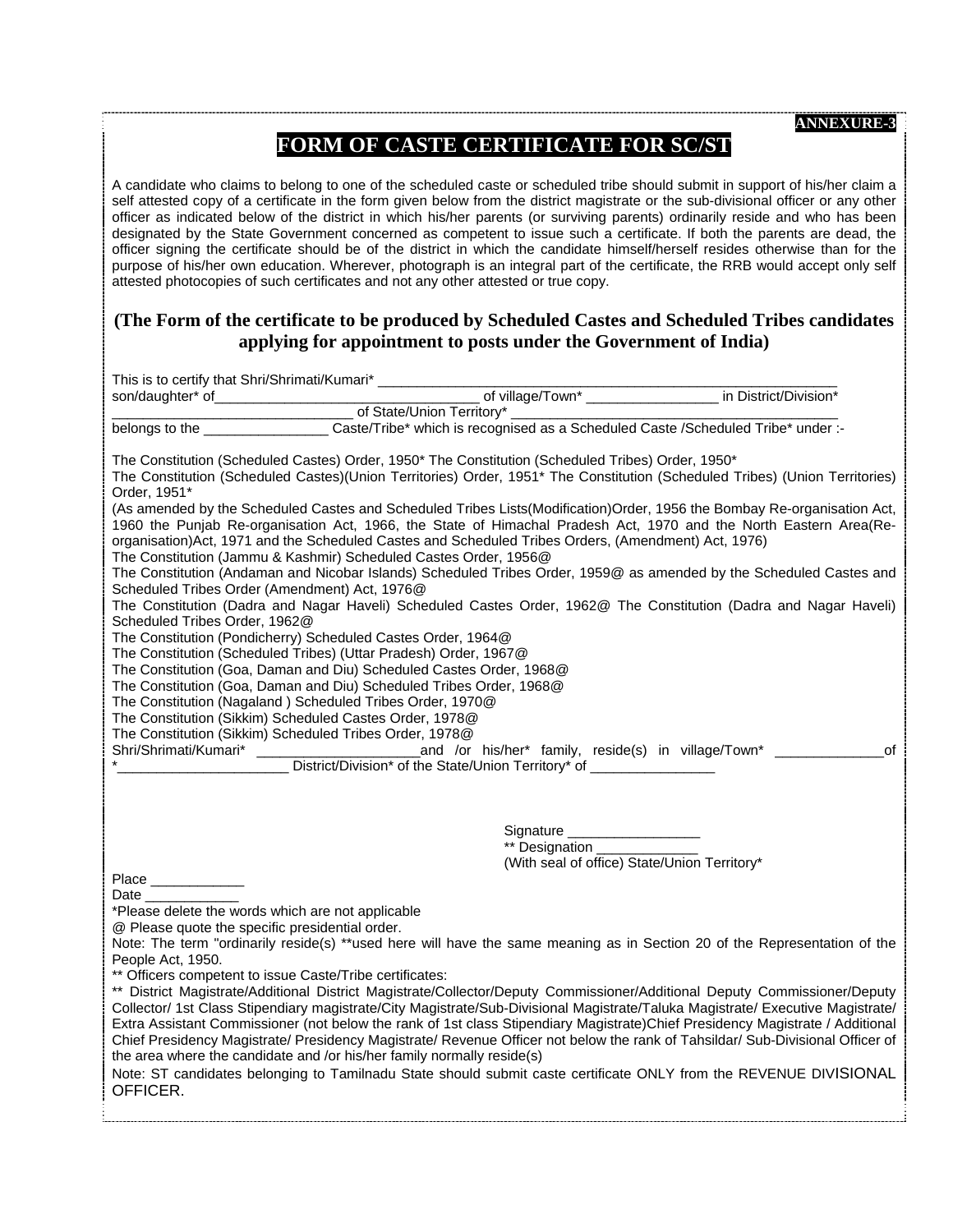# **OBC CERTIFICATE FORMAT**

#### **FORM OF CERTIFICATE TO BE PRODUCED BY OTHER BACKWARD CLASSES APPLYING FOR APPOINTMENT TO POST UNDER THE GOVERNMENT OF INDIA**

|                                                                                                                                                                                                                                                                                                                                                                                                                                                                                                                                                                                                                                                                                                                                                                                              | in                                                                                                                       |  |  |  |  |
|----------------------------------------------------------------------------------------------------------------------------------------------------------------------------------------------------------------------------------------------------------------------------------------------------------------------------------------------------------------------------------------------------------------------------------------------------------------------------------------------------------------------------------------------------------------------------------------------------------------------------------------------------------------------------------------------------------------------------------------------------------------------------------------------|--------------------------------------------------------------------------------------------------------------------------|--|--|--|--|
|                                                                                                                                                                                                                                                                                                                                                                                                                                                                                                                                                                                                                                                                                                                                                                                              | community<br>(Indicate the sub-caste above)<br>which is recognised as backward class under:                              |  |  |  |  |
|                                                                                                                                                                                                                                                                                                                                                                                                                                                                                                                                                                                                                                                                                                                                                                                              |                                                                                                                          |  |  |  |  |
| 1)                                                                                                                                                                                                                                                                                                                                                                                                                                                                                                                                                                                                                                                                                                                                                                                           | Resolution No. 12011/68/93-BCC@dated 10th September 1993, published in the Gazette of India- Extraordinary - part 1,     |  |  |  |  |
|                                                                                                                                                                                                                                                                                                                                                                                                                                                                                                                                                                                                                                                                                                                                                                                              | Section 1, No. 186 dated 13th September 1993                                                                             |  |  |  |  |
| 2)                                                                                                                                                                                                                                                                                                                                                                                                                                                                                                                                                                                                                                                                                                                                                                                           | Resolution No. 12011/9/94-BCC dated 19th October 1994, published in the Gazette of India- Extraordinary - part 1,        |  |  |  |  |
|                                                                                                                                                                                                                                                                                                                                                                                                                                                                                                                                                                                                                                                                                                                                                                                              | Section 1, No. 163 dated 20th October 1994                                                                               |  |  |  |  |
| 3)                                                                                                                                                                                                                                                                                                                                                                                                                                                                                                                                                                                                                                                                                                                                                                                           | Resolution No. 12011/7/95-BCC, dated 24th May 1995, published in the Gazette of India-Extraordinary - part 1, Section 1, |  |  |  |  |
|                                                                                                                                                                                                                                                                                                                                                                                                                                                                                                                                                                                                                                                                                                                                                                                              | No. 88 dated 25th May 1995                                                                                               |  |  |  |  |
| 4)                                                                                                                                                                                                                                                                                                                                                                                                                                                                                                                                                                                                                                                                                                                                                                                           | Resolution No. 12011/44/96-BCC, dated 6th December 1996, published in Gazette of India-Extraordinary - part 1, Section   |  |  |  |  |
|                                                                                                                                                                                                                                                                                                                                                                                                                                                                                                                                                                                                                                                                                                                                                                                              | 1, No. 210, dated 11th December 1996                                                                                     |  |  |  |  |
| 5)                                                                                                                                                                                                                                                                                                                                                                                                                                                                                                                                                                                                                                                                                                                                                                                           | Resolution No. 12011/68/93-BCC, published in the Gazette of India- Extraordinary No. 129, dated 8th July 1997            |  |  |  |  |
| 6)                                                                                                                                                                                                                                                                                                                                                                                                                                                                                                                                                                                                                                                                                                                                                                                           | Resolution No. 12011/12/96-BCC, published in the Gazette of India- Extraordinary No. 164, dated 1st Sept. 1997           |  |  |  |  |
| 7)                                                                                                                                                                                                                                                                                                                                                                                                                                                                                                                                                                                                                                                                                                                                                                                           | Resolution No. 12011/99/94-BCC, published in the Gazette of India- Extraordinary No. 236, dated 11th Dec. 1997           |  |  |  |  |
| 8)                                                                                                                                                                                                                                                                                                                                                                                                                                                                                                                                                                                                                                                                                                                                                                                           | Resolution No. 12011/13/97-BCC, published in the Gazette of India-Extraordinary No. 239, dated 3rd Dec. 1997             |  |  |  |  |
| 9)                                                                                                                                                                                                                                                                                                                                                                                                                                                                                                                                                                                                                                                                                                                                                                                           | Resolution No. 12011/12/96-BCC, published in the Gazette of India- Extraordinary No. 166, dated 3rd Aug. 1998            |  |  |  |  |
| 10)                                                                                                                                                                                                                                                                                                                                                                                                                                                                                                                                                                                                                                                                                                                                                                                          | Resolution No. 12011/68/93-BCC, published in the Gazette of India-Extraordinary No. 171, dated 6th Aug. 1998             |  |  |  |  |
| 11)                                                                                                                                                                                                                                                                                                                                                                                                                                                                                                                                                                                                                                                                                                                                                                                          | Resolution No. 12011/68/98-BCC, published in the Gazette of India-Extraordinary No. 241, dated 27th Oct. 1999            |  |  |  |  |
|                                                                                                                                                                                                                                                                                                                                                                                                                                                                                                                                                                                                                                                                                                                                                                                              | 12) Resolution No. 12011/88/98-BCC, published in the Gazette of India- Extraordinary No. 270, dated 6th Dec. 1999        |  |  |  |  |
|                                                                                                                                                                                                                                                                                                                                                                                                                                                                                                                                                                                                                                                                                                                                                                                              | 13) Resolution No. 12011/36/99-BCC, published in the Gazette of India- Extraordinary No. 71, dated 4th April 2000        |  |  |  |  |
|                                                                                                                                                                                                                                                                                                                                                                                                                                                                                                                                                                                                                                                                                                                                                                                              |                                                                                                                          |  |  |  |  |
|                                                                                                                                                                                                                                                                                                                                                                                                                                                                                                                                                                                                                                                                                                                                                                                              |                                                                                                                          |  |  |  |  |
|                                                                                                                                                                                                                                                                                                                                                                                                                                                                                                                                                                                                                                                                                                                                                                                              | State. This is also to certify that he/she does not belong to the<br>District of the                                     |  |  |  |  |
| persons/sections (Creamy Layer) mentioned in column 3 (of the Schedule to the Government of India,<br>Department of Personnel & Training OM No.36012/22/93-Estt (SCT), dated 8.9.1993) and modified vide                                                                                                                                                                                                                                                                                                                                                                                                                                                                                                                                                                                     |                                                                                                                          |  |  |  |  |
|                                                                                                                                                                                                                                                                                                                                                                                                                                                                                                                                                                                                                                                                                                                                                                                              | Government of India, Department of Personnel and Training O.M. No. 36033/3/2004-Estt. (Res) dated                        |  |  |  |  |
|                                                                                                                                                                                                                                                                                                                                                                                                                                                                                                                                                                                                                                                                                                                                                                                              | 09.03.2004.                                                                                                              |  |  |  |  |
|                                                                                                                                                                                                                                                                                                                                                                                                                                                                                                                                                                                                                                                                                                                                                                                              |                                                                                                                          |  |  |  |  |
| Place                                                                                                                                                                                                                                                                                                                                                                                                                                                                                                                                                                                                                                                                                                                                                                                        | DISTRICT MAGISTRATE/DY. COMMISSIONER ETC.                                                                                |  |  |  |  |
| Date                                                                                                                                                                                                                                                                                                                                                                                                                                                                                                                                                                                                                                                                                                                                                                                         | *Strike out whichever is not applicable<br>(with seal of office)                                                         |  |  |  |  |
| NB: (a) The term 'ordinarily' used here will have the same meaning as in section 20 of the Representation of Peoples Act<br>1950. (b) The Authorities competent to issue caste certificates are indicated below : (i) District Magistrate / Additional<br>Magistrate/ Collector / Deputy Commissioner / Additional Deputy Commissioner/ Deputy Collector / 1st class Stipendiary<br>Magistrate/ Sub-Divisional Magistrate/ Taluk Magistrate / Executive Magistrate/ Extra Assistant Commissioner (not below the<br>rank of 1 <sup>st</sup> class Stipendiary Magistrate).<br>Chief Presidency Magistrate/ Additional Chief Presidency Magistrate /<br>(ii)<br>Presidency Magistrate (iii) Revenue officer not below the rank of Tahsildar, and (iv) Sub-Divisional Officer of the area where |                                                                                                                          |  |  |  |  |

the Candidate and or his family resides.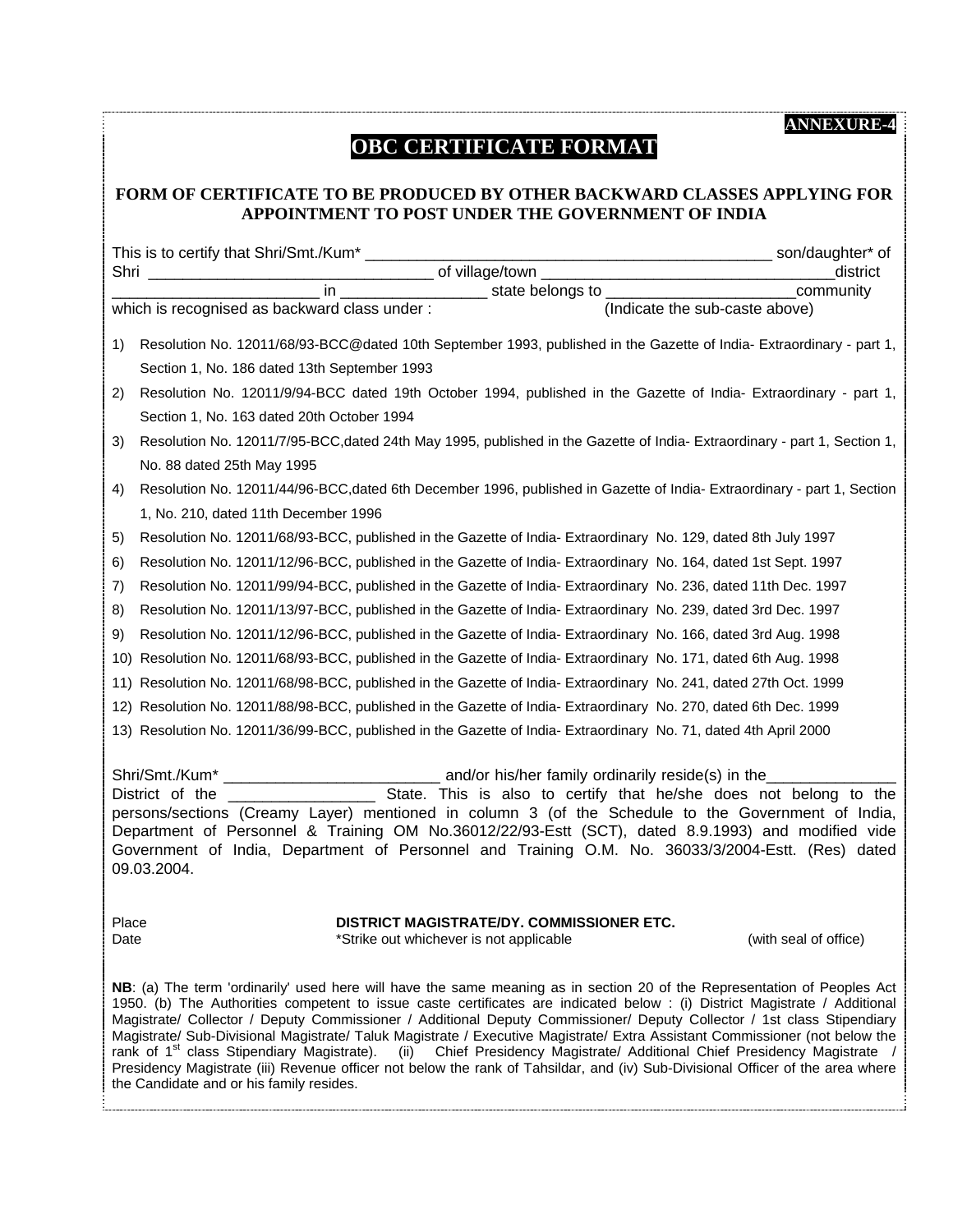| Proforma for declaration to be submitted by Other Backward Class Candidates alongwith the<br>application while applying for the posts against Employment Notice No.<br><b>RRB</b> |                      |       |  |  |  |
|-----------------------------------------------------------------------------------------------------------------------------------------------------------------------------------|----------------------|-------|--|--|--|
|                                                                                                                                                                                   | <b>DECLARATION</b>   |       |  |  |  |
| $\epsilon$                                                                                                                                                                        | Son/daughter of Shri |       |  |  |  |
| resident of village/ town/city                                                                                                                                                    | district             | state |  |  |  |

hereby declare that I belong to the \_\_\_\_\_\_\_\_\_\_\_\_\_(Indicate your sub caste)community which is recognized as a backward class by the Government of India for the purpose of reservation in services as per orders contained in Department of Personnel and Training Office Memorandum No. 36012/22/93- Estt(SCT) dated 08.09.1993. It is also declared that I do not belong to persons/sections (Creamy Layer) mentioned in column 3 of the Scheduled to the above referred Office Memorandum dated 08.09.1993 and its subsequent through O.M. No. 36033/3/2004 -Estt.(Res.) dated 09.03.2004."

Place: Signature of the candidate

Date: Name of the candidate Name of the candidate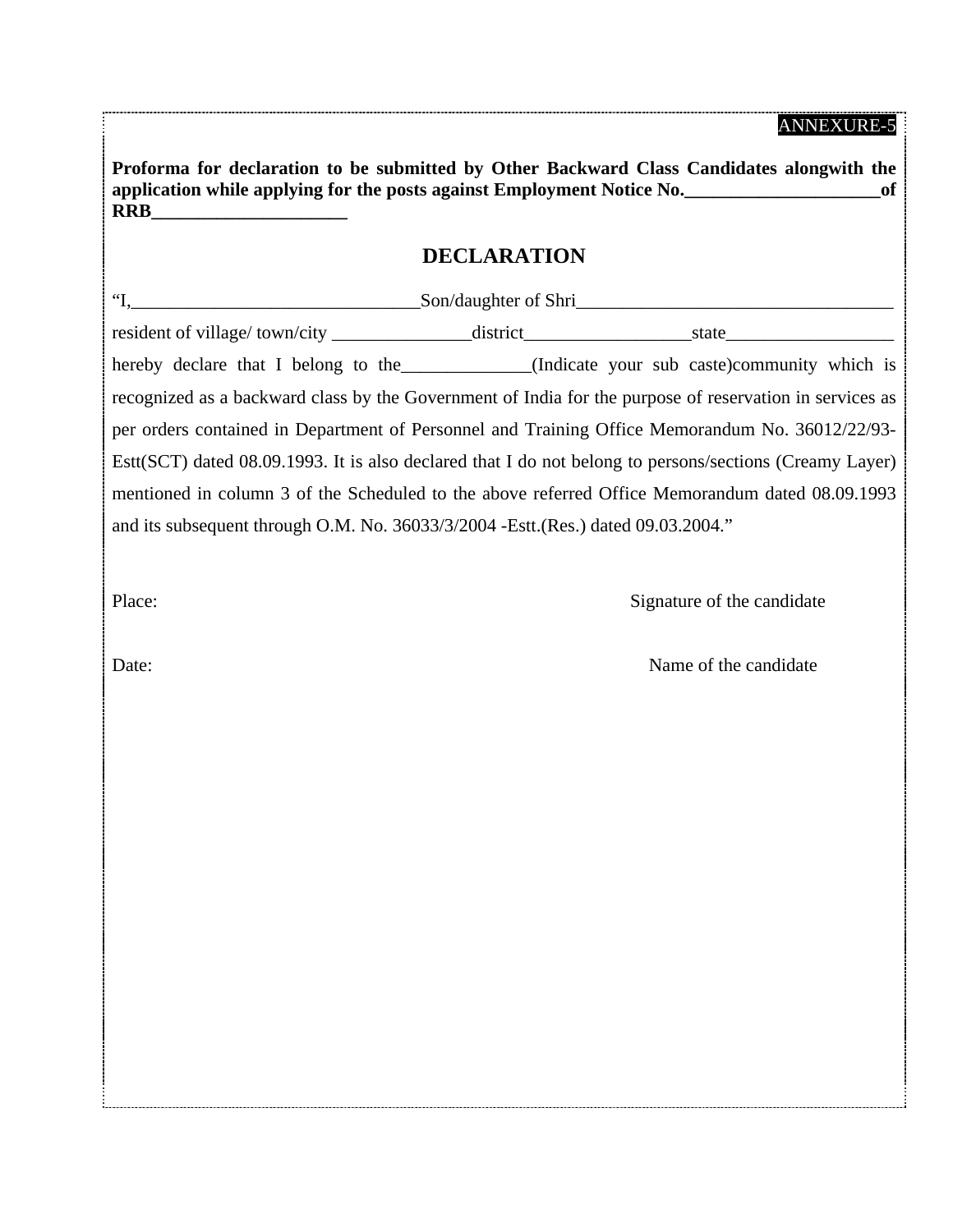## **FORMAT OF INCOME CERTIFICATE TO BE ISSUED ON LETTER HEAD OF ISSUING AUTHORITY (FOR ECONOMICALLY BACKWARD CLASSESS CANDIDATES ONLY)**

#### **INCOME CERTIFICATE FOR WAIVER OF EXAMINATION FEE FOR RRB EXAMINATIONS**

| 1. | Name of candidate                                  |                                       |
|----|----------------------------------------------------|---------------------------------------|
| 2. | <b>Father's Name</b>                               | $\ddot{\cdot}$                        |
| 3. | Age                                                | $\ddot{\cdot}$                        |
| 4  | <b>Residential Address</b>                         |                                       |
|    |                                                    |                                       |
| 5  | <b>Annual Family Income</b><br>(in words & figure) |                                       |
| 6  | Date of Issue                                      |                                       |
| 7  | <b>Signature of issuing</b><br>authority           | ٠<br>۰<br>(Name of issuing authority) |

**8 Stamp of issuing authority :** 

**Note:- Economically Backward classes will mean the candidates whose family income is less than Rs. 50000/- per annum. The following authorities are authorized to issue income certificates for the purpose of identifying Economically Backward Classes. :-** 

**(i) District Magistrate or any other Revenue Officer up to the level of Tehsildar.** 

**(ii) Sitting Member of Parliament of Lok Sabha for persons of their own constituency.** 

- **(iii) BPL card or any other certificate issued by Central Government under a recognized poverty alleviations programme or Izzat MST issued by Railways.**
- **(iv)Union Minister may also recommend to Chairman/RRBs for any persons from anywhere in the country.**
- **(v) Sitting Member of Parliament of Rajya Sabha for persons of the district in which these MPs normally reside.**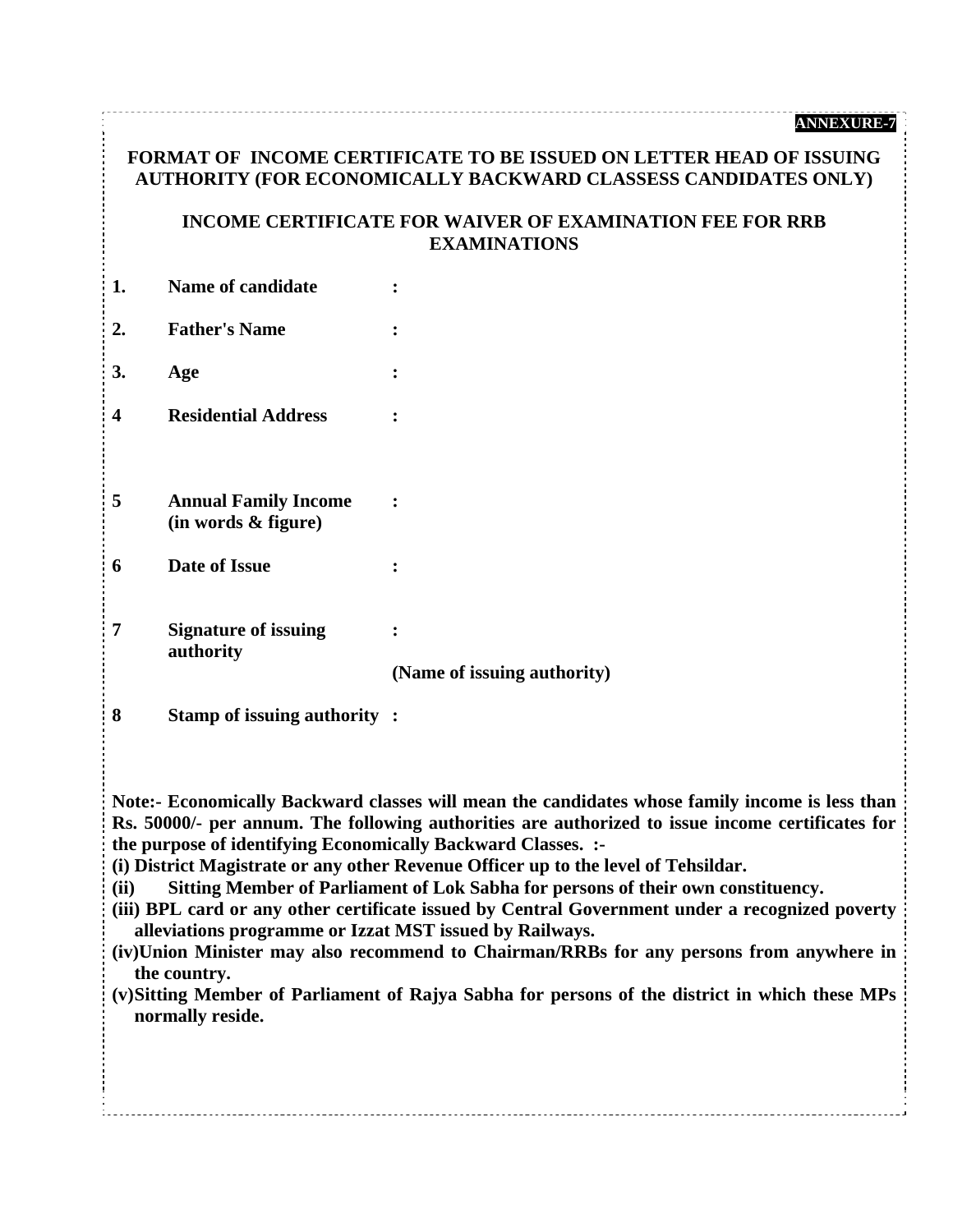## **SELF DECLARATION OF MINORITY CANDIDATES FOR WAIVER OF EXAMINATION FEE FOR RRB EXAMINATIONS**

**(Proforma for declaration to be submitted by Minority candidates along with the application for the post/s against Centralised Employment Notice No ----------------------** 

#### **DECLARATION**

**"I--------------------------------------------Son/Daughter of Sh.----------------------------------------------------** 

**resident of village/town/city----------------------------------district----------------------------------------------** 

**state---------------------------hereby declare that I belong to the------------------------------(Indicate minority community notified by Central Govt. i.e Muslim/Sikh/Christian/Buddhist /Parsis)** 

**Date: Signature of Candidate--------------------------**

Place: **Name of Candidate------------------------------**

**Note:- At the time of document verification such candidates claiming waiver of examination fee**  will be required to furnish 'minority community declaration' affidavit on non- judicial stamp: paper that he /she belongs to any of the minority community notified by Central Govt.(i.e. **Muslim/Sikh/Christian /Buddhist /Parsis. )**